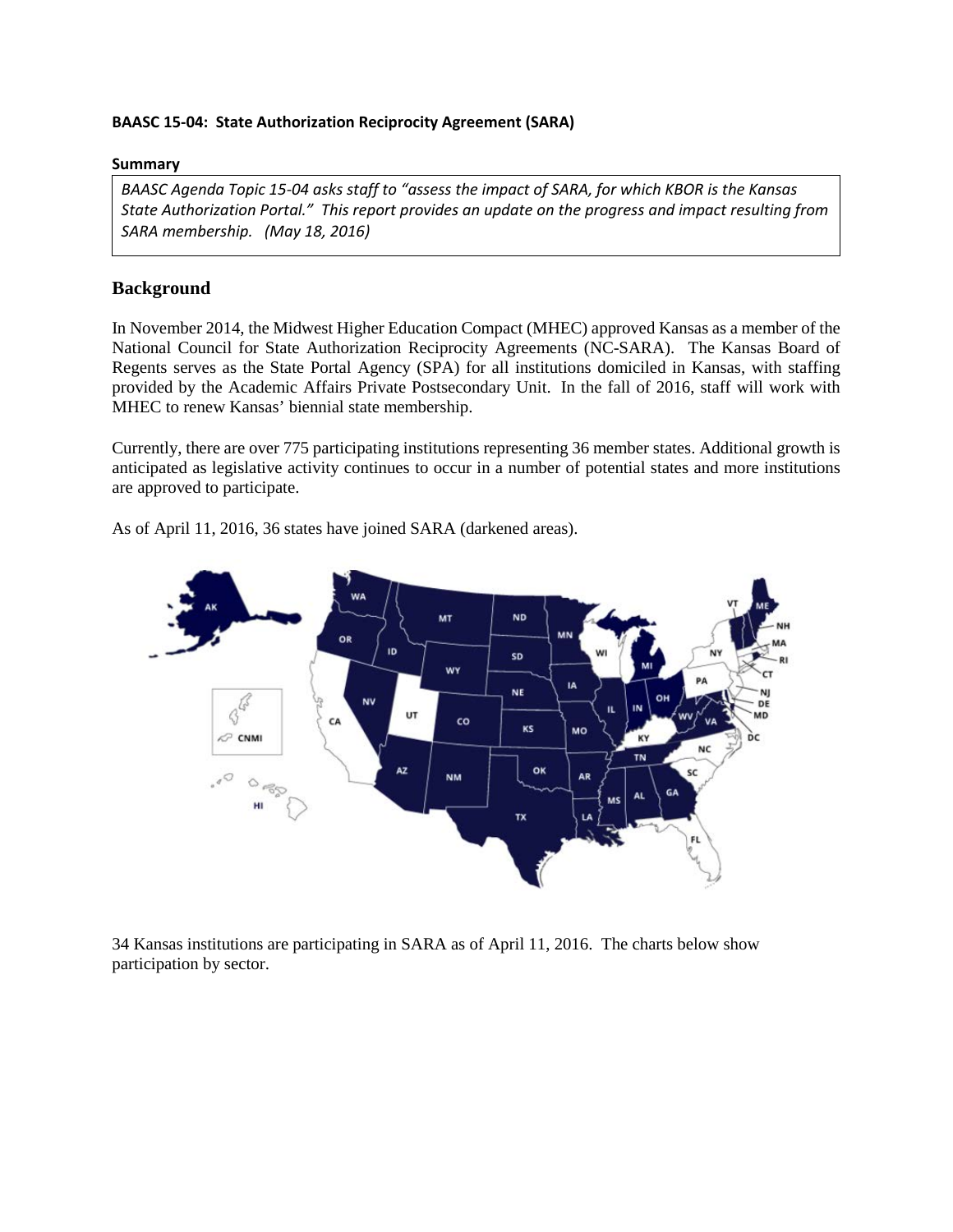

## **Economic Impact of Membership**

A survey of our public universities was completed to determine the institutional  $cost<sup>1</sup>$  $cost<sup>1</sup>$  $cost<sup>1</sup>$  savings experienced as a result of participating in SARA, reported results varied from \$4,000 to \$23,000 per year. The majority of the respondents expressed the greatest value of SARA was not the reduction of their direct costs but rather the reduction of their opportunity costs to expand distance education offerings into other states.

Most of these institutions had previously sought authorization in a small number of states limiting their expenditures. They are now able to expand the number of states in which they offer distance education while limiting the maximum annual fee<sup>[2](#page-1-1)</sup>. Participating institutions pay an annual fee to NC-SARA based upon their full-time equivalent (FTE) reported annually to the Integrated Postsecondary Educational Data System (IPEDS).

- \$2,000/year for institutions with fewer than 2,500 FTE students
- \$4,000/year for institutions between 2,500-9,999 FTE students
- \$6,000/year for institutions with 10,000 or more FTE students

## **Impact on Private Postsecondary Unit**

As a result of SARA, the number of out-of-state institutions seeking authorization directly from the Kansas Board of Regents has decreased. In fiscal year 2015, 20 institutions previously holding a certificate of approval from the Board joined SARA in their respective states negating their need for renewal. This change resulted in a reduction of fee revenue of over \$175,000<sup>[3](#page-1-2)</sup>.

The Kansas Private and Out-of-State Postsecondary Institution Act, K.S.A. 74-32,184, authorizes the Board, "to collect and analyze private and out-of-state postsecondary educational information, including,

<span id="page-1-0"></span><sup>&</sup>lt;sup>1</sup> Fees vary by state with a few states not requiring fees for institutions to operate.

<span id="page-1-1"></span> $2$  There are no fees associated with submitting the application to the Kansas Board of Regents. The only authority the Board has to collect fees as the SARA State Portal Agency is to reimburse, "any costs associated with investigating and prosecuting complaints and recovering tuition on behalf of any student under the provisions of the state authorization reciprocity agreement" (HB 2544).

<span id="page-1-2"></span><sup>3</sup> Actual fee revenue reduction for fiscal year 2015 was \$177,542.70